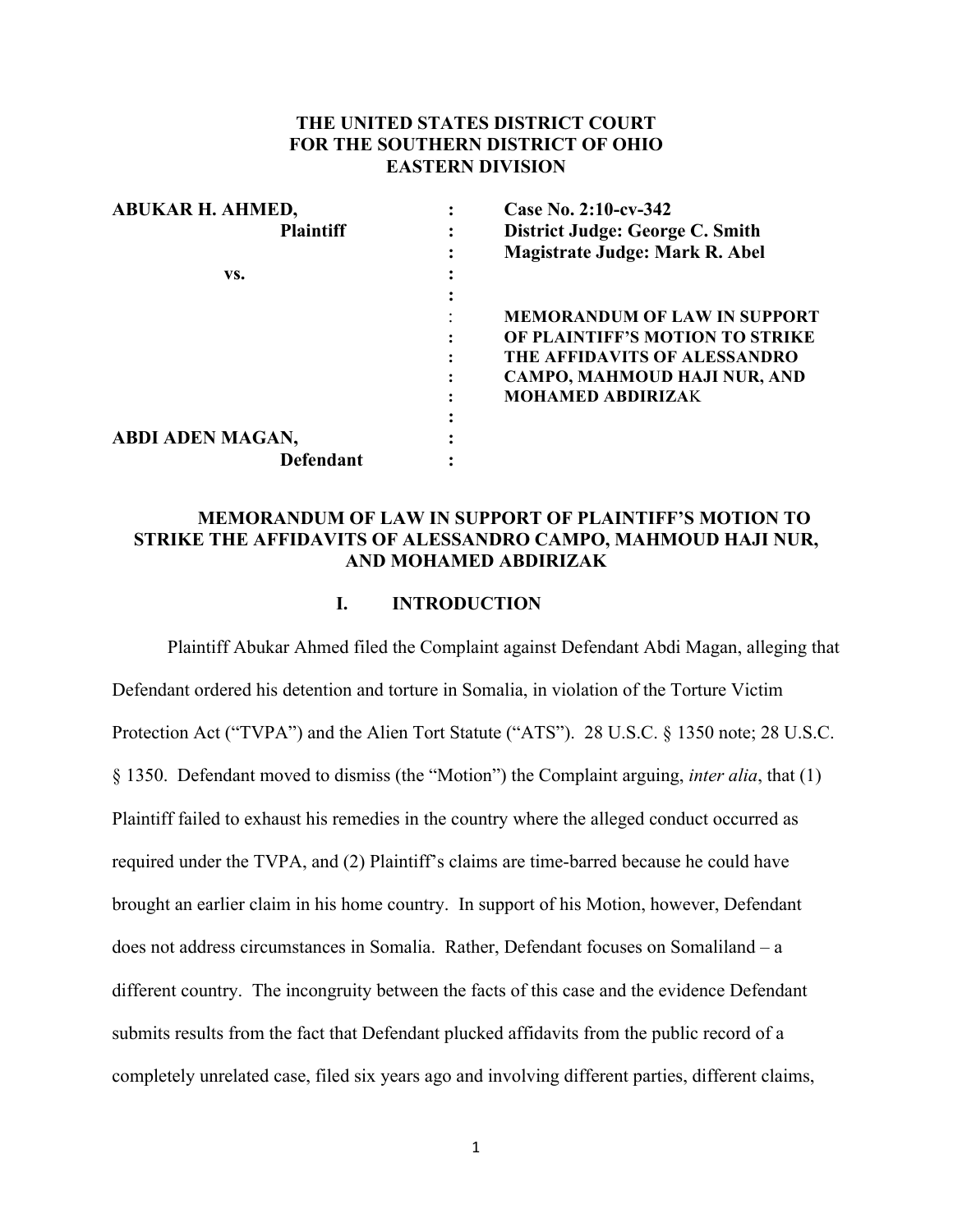and even a different country, and simply attached them to his Motion. Somaliland is a selfdeclared autonomous country that declared independence from Somalia in 1991. The Defendant's own affidavits acknowledge that Somaliland cannot entertain claims that arose in Somalia, such as the claims at issue here. Furthermore, Defendant's affidavits recognize that Somalia, and Mogadishu specifically, has been plagued with tribal warfare since 1991, making fair trials there impractical. Lastly, two of Defendant's experts, Mahmoud Haji Nur and Mohamed Abdirizak, have not established that they have the requisite knowledge, education or experience to render opinions in this case that would be helpful to the Court.

Plaintiff therefore moves, pursuant to Fed. R. Evid. 401 and 702, to strike the affidavits of Alessandro Campo, Mahmoud Haji Nur, and Mohamed Abdirizak (collectively, "the Affidavits").

#### **II. ARGUMENT**

#### **A. The Affidavits are Irrelevant to the Present Case.**

To be admissible, expert testimony must "assist the trier of fact to understand the evidence or to determine a fact in issue," Fed. R. Evid. 702, and be "relevant to the task at hand." Daubert v. Merrell Dow Pharmaceuticals, Inc., 509 U.S. 579, 597 (1993). Expert testimony must (1) be based upon sufficient facts or data, (2) be the product of reliable principles and methods, and (3) the witness must apply the principles and methods reliably to the facts of the case. Fed. R. Evid. 702. "Relevant evidence" is evidence having any tendency to make the existence of any fact that is of consequence to the determination of the action more or less probable than it would be without the evidence. Fed. R. Evid. 401. Here, Defendant has not satisfied any of these criteria.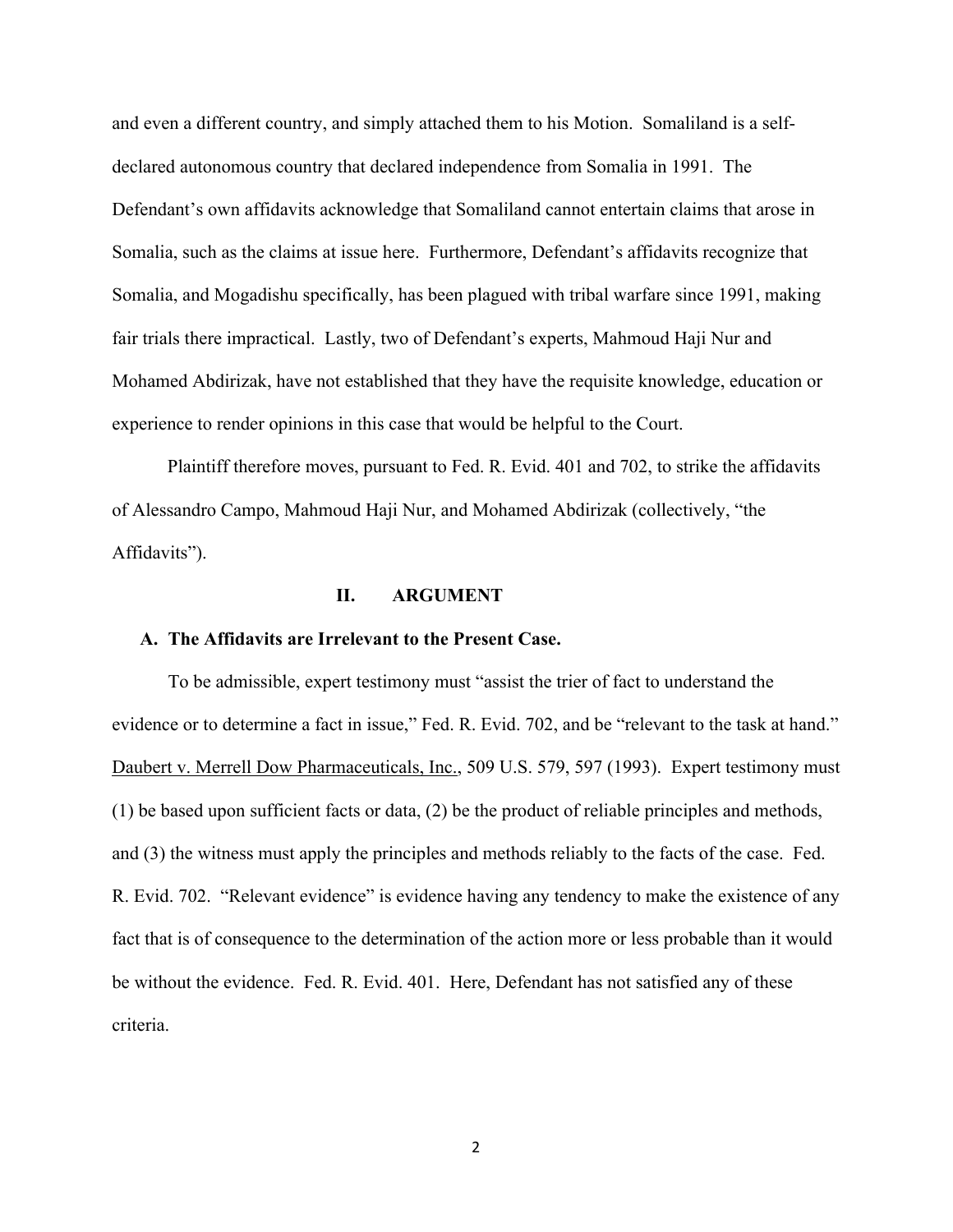The issue raised by Defendant's Motion is whether, after 1991, there was a judicial system in *Somalia* that would provide a fair forum for Plaintiff to raise his claims of torture against a former government official such as Defendant. None of the Affidavits address the judicial system in Somalia. Instead, each focuses on Somaliland which, as of 1991, declared its independence from Somalia and has since continually operated as a separate state with a separate judiciary. Ganzglass Aff. ¶ 10; see also U.S. Dep't of State, *U.S. Department of State Country Report on Human Rights Practices 2002 - Somalia* , ¶ 3, Mar. 31, 2003, *available at* www.unhcr.org/refworld/docid/3e918c2e10.html.

That Defendant's experts made no attempt to address circumstances in Somalia is unsurprising given that the Affidavits were not prepared with any knowledge of the facts alleged in this case. Indeed, the Affidavits were drafted six years before this case was filed and were prepared to address the facts of another case involving different parties, different claims, and a different location of activity. See Yousuf v. Samantar, Civ. Action No. 1:04W1360 (E.D. Vir.). Defendant has not retained these experts for this case, they have no knowledge of it, and likely are unaware that their affidavits have been used here. See Amended Rule 26(f) Report at  $6(g)$ (stating that "Defendant is uncertain as to whether he will designate any expert witnesses in this matter").

Expert testimony must ""fit' the facts of the case." Fed. R. Evid. 702 Advisory Committee's Note. The objectionable Affidavits clearly do not "'fit' the facts of the case," as they describe the condition of Somaliland rather than Mogadishu (Somalia). In fact, the Campo Affidavit states that an individual in Plaintiff's position could not have brought his case in Somaliland and must bring a case in Mogadishu for events that took place in the district around

3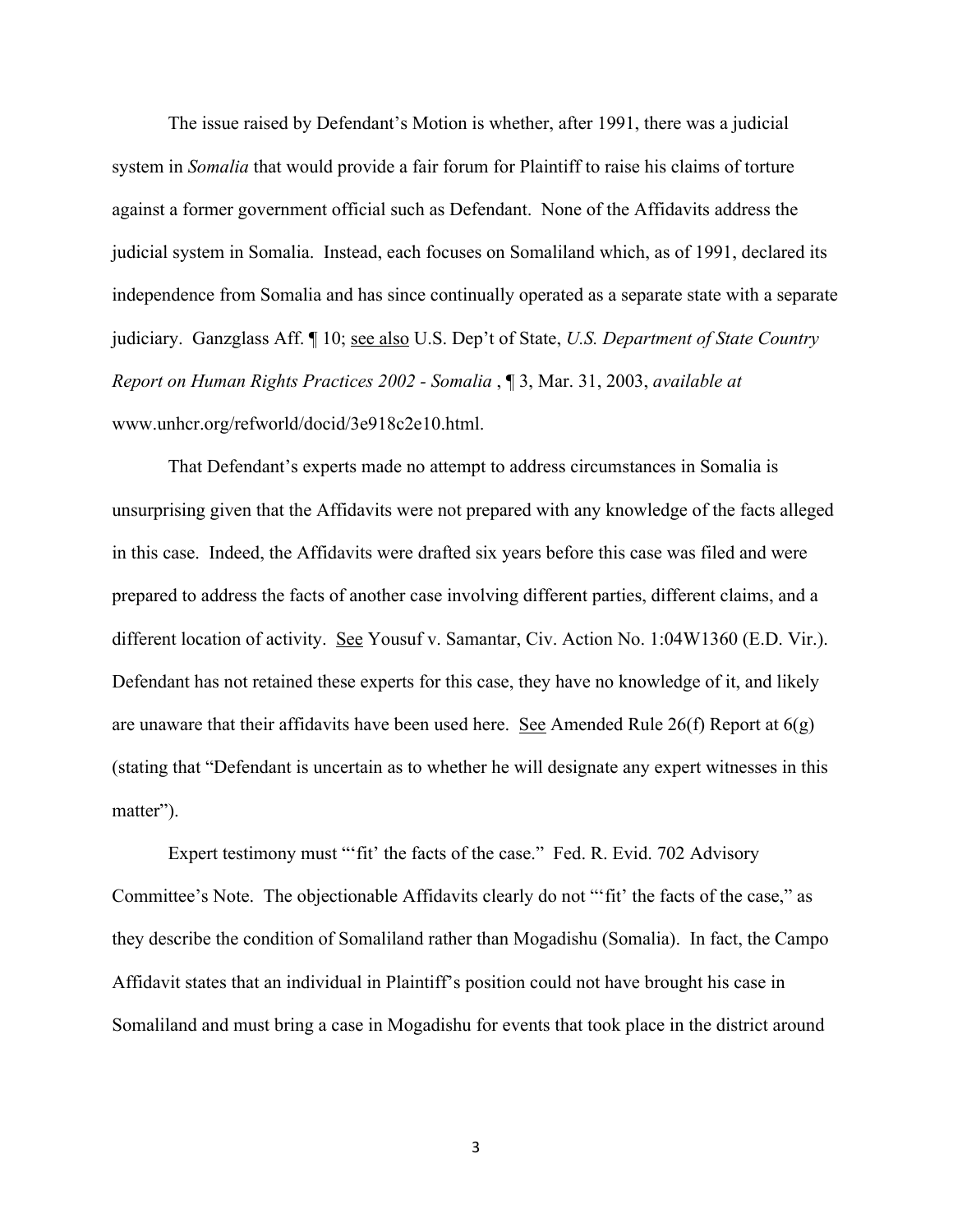Mogadishu. First Campo Aff. ¶ 8. Accordingly, the Affidavits are not relevant or helpful to the trier of fact and should be excluded under Fed. R. Evid. 702.

# **B. Mahmoud Haji Nur and Mohamed Abdirizak Do Not Qualify as Experts Within the Definition of Federal Rule of Evidence 702.**

Witnesses must be qualified by "knowledge, skill, experience, training, or education" in order to provide expert opinion testimony. Fed. R. Evid. 702. Neither Mahmoud Haji Nur nor Mohamed Abdirizak<sup>1</sup> provide any information from which the Court could conclude that they have sufficient knowledge, skill, experience, training or education to discuss political and judicial conditions in Somalia. Accordingly, they are not able to provide opinions based on specialized, expert knowledge.

Mahmoud Haji Nur presents his qualifications as a former Somali Ambassador (from 1973-1986, before the incidents alleged in the Complaint occurred), the Chairman of the Somali Ports Authority (until 1991), a former resident of an area which now forms part of Somaliland, and as someone who "closely follow[s] the developments in Somaliland and the rest of Somalia." Nur Aff. ¶ 8. He does not tie his experience to "knowledge[] about Somaliland's government and judiciary and the general state of affairs in the rest of Somalia." Nur Aff. ¶ 8. Nur has lived in the United States since the fall of the Barre administration in 1991, and has not claimed to have any relevant experience or employment by the government since that time. Thus, it is unclear how he could qualify as an expert on conditions in Somalia and Somaliland after 1991.

Mohamed Abdirizak claims to be qualified because of his service with the United Nations Development Program for Somalia, which was based out of Kenya but included several

<u> 1989 - Johann Stein, fransk politik (d. 1989)</u>

<sup>&</sup>lt;sup>1</sup> Plaintiff does not concede that Mr. Alessandro Campo is qualified to serve as an expert under Fed. R. Evid. 702.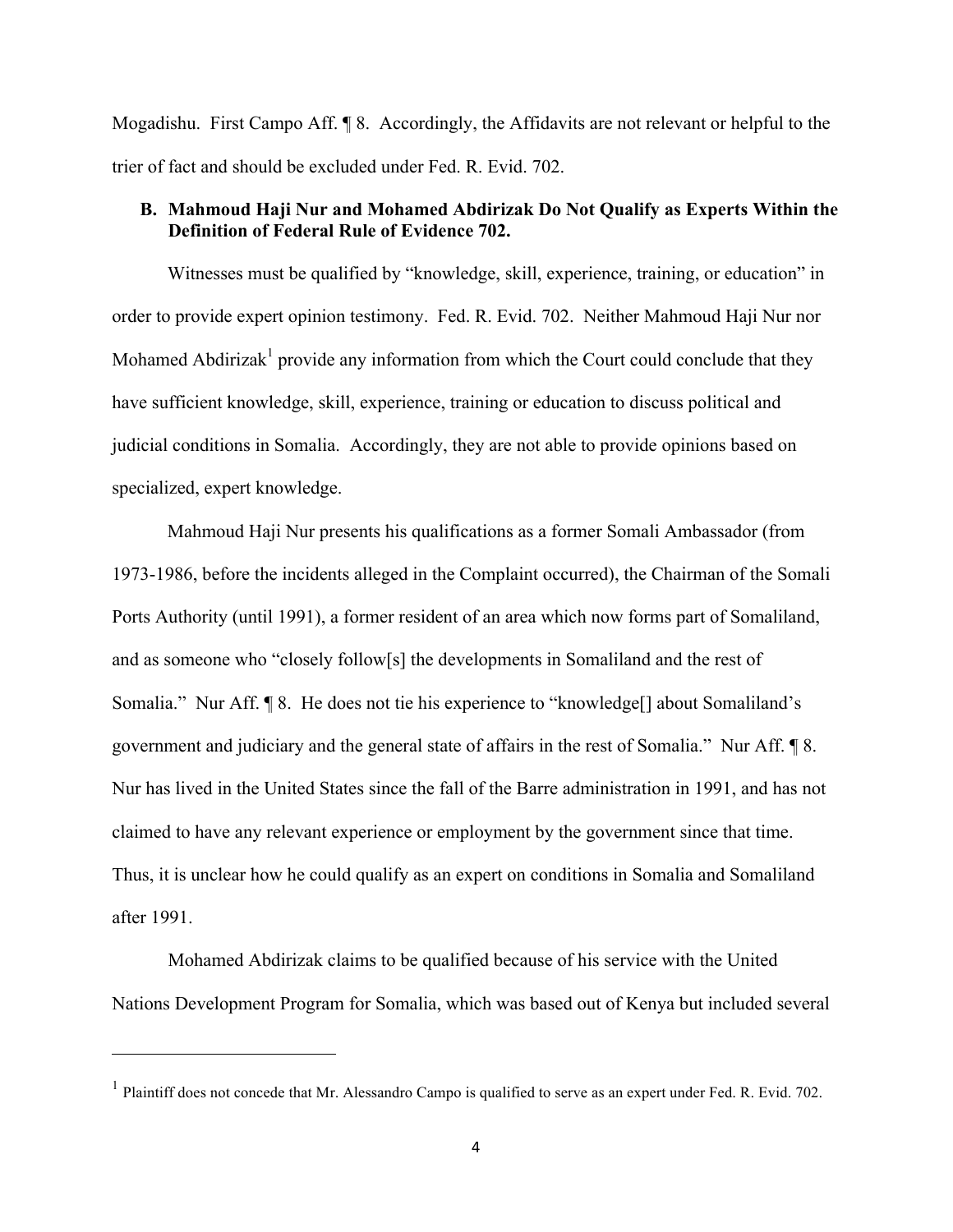missions to Somaliland. He does not claim any expertise with the region of Mogadishu. Additionally, while he notes his educational experience in Pakistan and at Johns Hopkins, he does not assert that this contributes to his knowledge of Somalia or even Somaliland. It is Defendant's burden to demonstrate that his experts are qualified to render opinions that would be relevant and helpful to understanding the facts of this case. Nelson v. Tennessee Gas Pipeline Co., 243 F.3d 244, 251 (6th Cir. 2001) (citing Daubert, 509 U.S. at 592 n. 10)("It is the proponent of the testimony that must establish its admissibility by a preponderance of proof"). Because Defendant has not done so, the Affidavits should be stricken.

# **III. CONCLUSION**

For the above stated reasons, the Court should strike the Affidavits of Alessandro Campo, Mahmoud Haji Nur, and Mohamed Abdirizak and not consider them in ruling on Defendant's Motion to Dismiss.<sup>2</sup>

<u> 1989 - Johann Stein, fransk politik (d. 1989)</u>

 $2$  Alternatively, if the Court does consider the Affidavits, Plaintiff moves pursuant to Fed. R. Civ. P. 56(f) for discovery from the Affiants.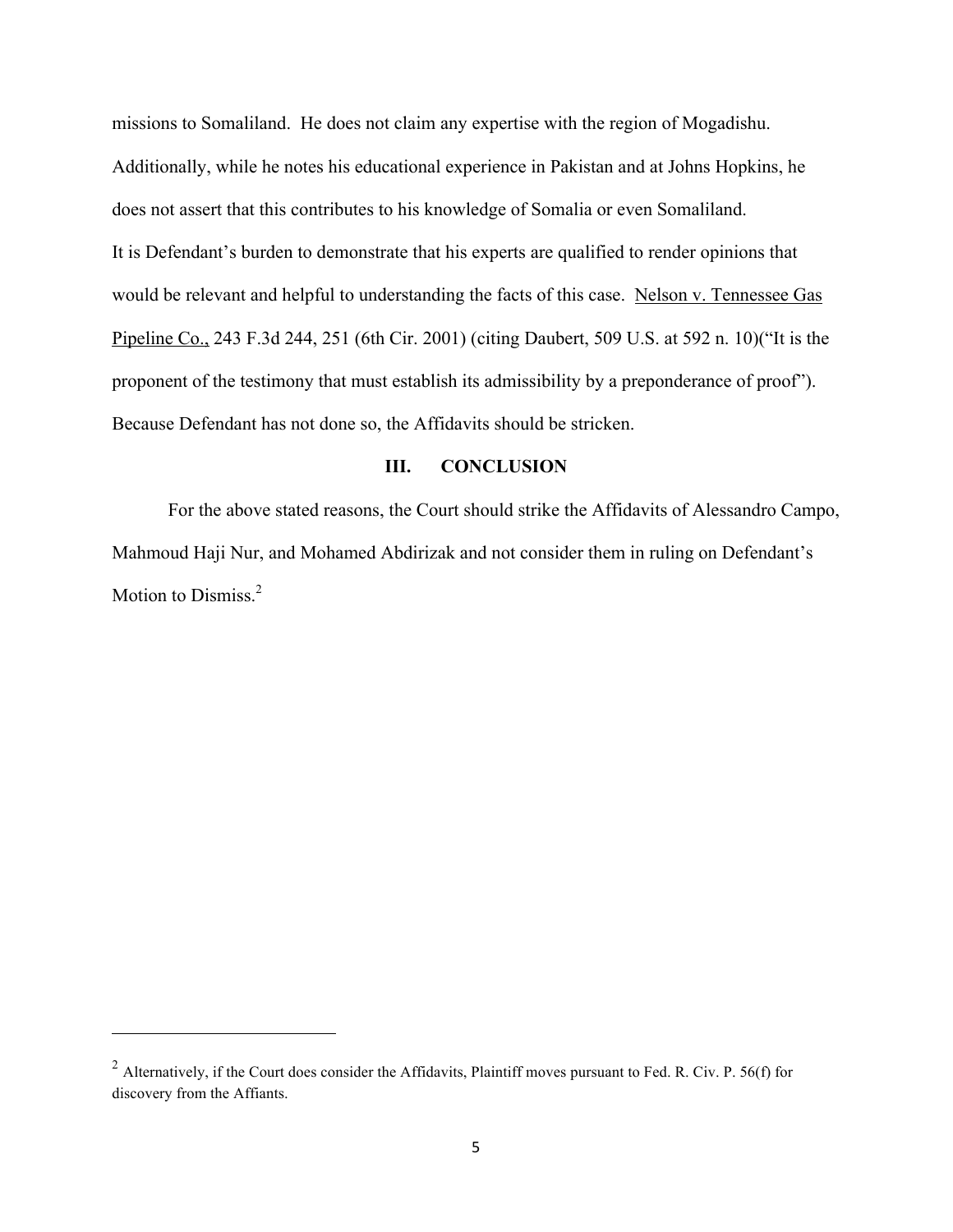# Dated: July 6, 2010<br>**ABUKAR HASSAN AHMED,**

By:  $\frac{\mathsf{S}}{\mathsf{S}}$  Tiffany T. Smith

Tiffany Smith, 85456 Trial Attorney ttsmith@akingump.com Mark J. MacDougall (admitted *pro hac vice*) Colleen M. Coyle (admitted *pro hac vice*) Kristine L. Sendek-Smith (admitted *pro hac vice*) Akin Gump Strauss Hauer & Feld LLP Robert S. Strauss Building 1333 New Hampshire Avenue, N.W. Washington, DC 20036-1564 (202) 887-4000

Natasha E. Fain Andrea C. Evans (admitted *pro hac vice*) Center for Justice & Accountability 870 Market Street, Suite 682 San Francisco, California 94102 (415) 544-0444